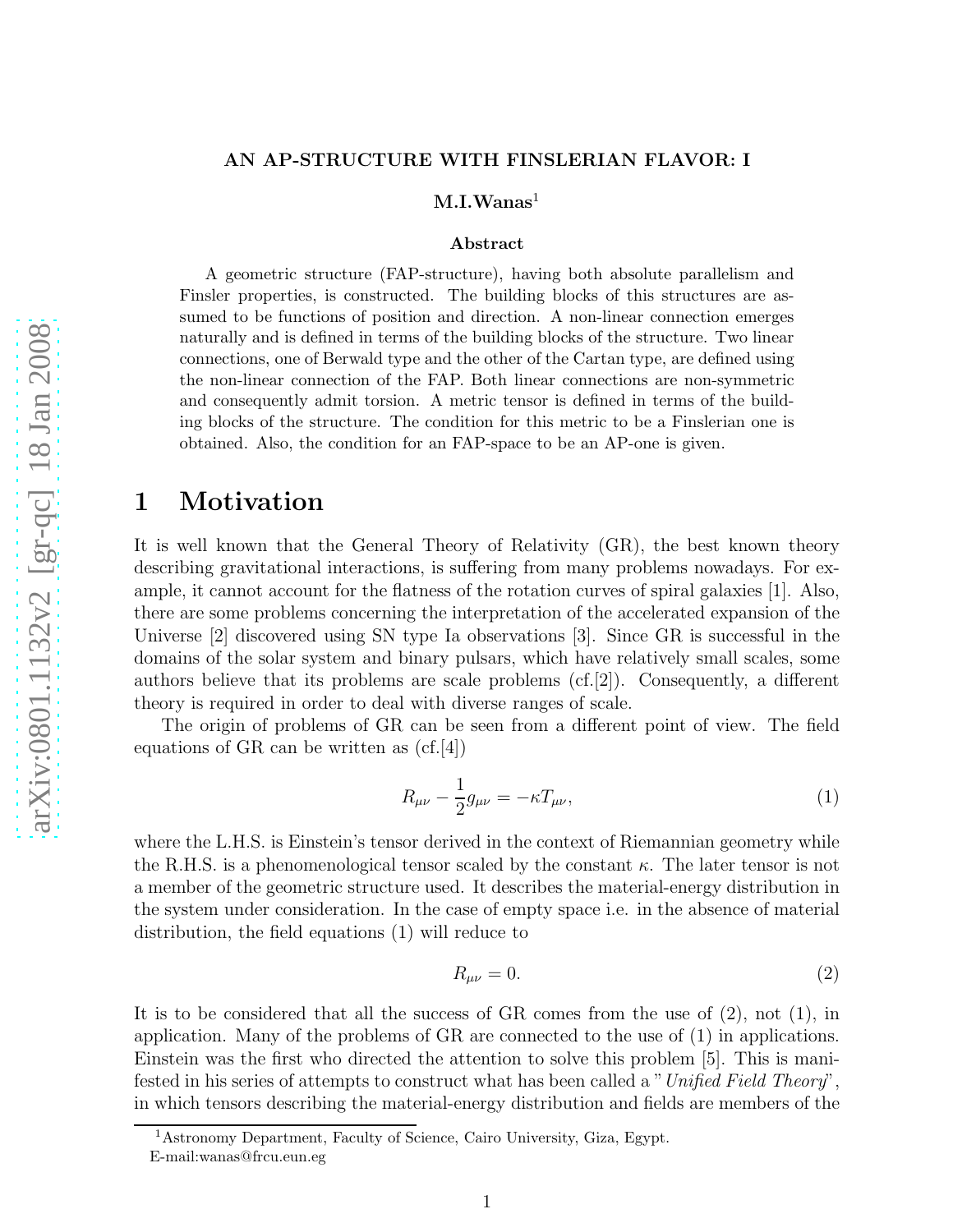geometric structure used. Some authors have attempted to follow his scheme for solving the problems of GR (cf.  $[6]$ ,  $[7]$ ). The attempts in this direction concentrate on using different geometries of more wider structures. This is because the ten field variables  $(g_{\mu\nu})$ of the 4-dimensional Riemannian geometry are just sufficient to describe gravity alone. So, in order to accommodate more physical quantities and interactions, some authors have used extra dimensions (*e.g. Kaluza-Klein type Theories)*. Others, have used different geometries (*e.g. Riemann-Cartan, Wyel-Cartan, Absolute Parallelism*). Absolute Parallelism (AP) geometry is more wider than the Riemannian one in the sense that, in 4-dimensions, it has six more degrees of freedom. Another advantage of the use of the AP-space<sup>2</sup>, in application, is that it has an associated Riemannian space. This facilitates a direct comparison of any theory, written in the AP-space, with GR. On the other hand, attention has been recently directed to Finsler geometry and its generalization to gain more insight on the infrastructure of physical phenomena (cf. [8], [9]).

The aim of the present work is to construct an AP-structure with Finslerian properties, in particular, an AP-structure with an associated Finsler space. This structure would facilitate:

- 1. The use of the advantages of both machineries of AP and Finsler geometries.
- 2. The gain of more information on the infrastructure of physical phenomena studied in AP-geometry.
- 3. Attribution of some physical meaning to objects of Finsler geometry, since AP-geometry has been used in many successful applications (for a brief review cf. [10]).
- 4. Solution of some of the problems of GR , mentioned above, if possible.

The paper is arranged as follows: In subsection 2.1 we give a brief review of some basic formulae of the AP-structure. In subsection 2.2. we give necessary formulae for Finsler structure. In Section 3 we construct an AP-structure using the machinery of Finsler geometry. Some concluding remarks are given in section 4.

# 2 Basic Formulae

In this section, we are going to give a brief review on basic formulae necessary for comparison with the results obtained in section 3.

### 2.1 Absolute Parallelism Space

An AP-space  $(M, \lambda)$  is an n-dimensional differentiable manifold  $(M)$  equipped with a set of n-linearly independent vectors  $\lambda_{\mu}$  (in what follows we are going to use Latin indices for vector numbers and Greek indices to indicate coordinate components. Each type of indices runs from 1 to  $n$ ). Since these vectors are linearly independent, the determinant of matrix  $(\lambda_{\mu})$  is non-vanishing. Consequently, we can define the contravariant components

<sup>&</sup>lt;sup>2</sup>This geometric structure is known as "Parallelisable Manifold", relative to geometers.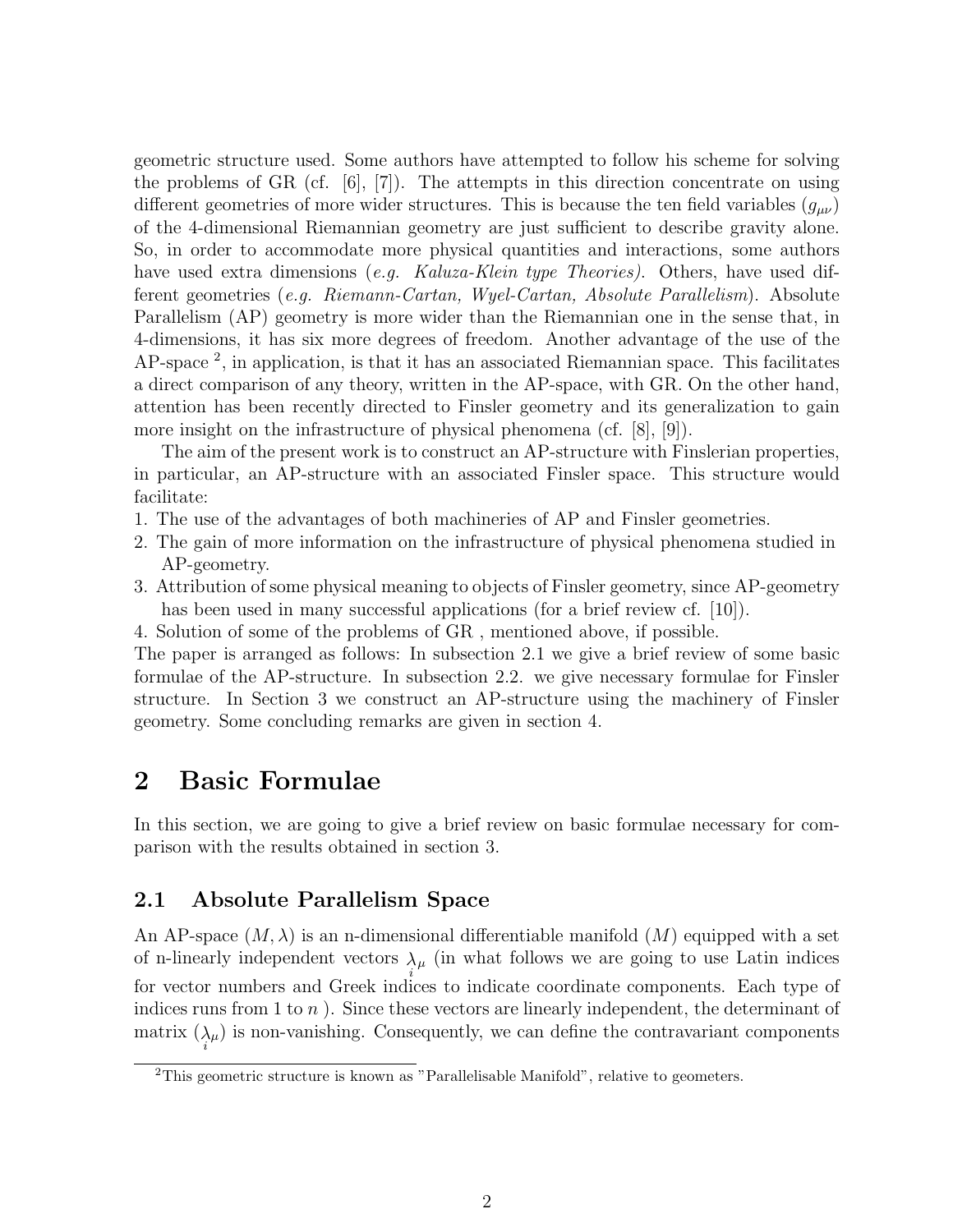of  $\lambda_{\mu}$  such that <sup>3</sup> ( for more details cf.[11])

$$
\lambda_{\alpha} \lambda_{i}^{\beta} = \delta_{\alpha}^{\beta},\tag{3}
$$

$$
\lambda_{\alpha} \lambda_{j}^{\alpha} = \delta_{ij}.\tag{4}
$$

A linear connection is defined as

$$
\Gamma^{\alpha}_{.\mu\nu} \stackrel{\text{def}}{=} \lambda_i^{\alpha} \lambda_{\mu,\nu},\tag{5}
$$

where the comma (,) is used here to characterize ordinary partial differentiation relative to  $x^{\nu}$ . It is clear that the connection (5) is non-symmetric. So, one can define a torsion as

$$
\Lambda^{\alpha}_{.\mu\nu} \stackrel{\text{def}}{=} \Gamma^{\alpha}_{.\mu\nu} - \Gamma^{\alpha}_{.\nu\mu},\tag{6}
$$

which is a tensor of type  $(1, 2)$ , skew symmetric in its two lower indices. Now, using the vectors  $\lambda_i$ , the following second order symmetric tensors can be defined,

$$
g_{\mu\nu} \stackrel{\text{def}}{=} \lambda_{\mu} \lambda_{\nu},\tag{7}
$$

$$
g^{\alpha\beta} \stackrel{\text{def}}{=} \lambda_i^{\alpha} \lambda_j^{\beta}.
$$
 (8)

It is clear that these tensor, using (3), (4), satisfy the relation,

$$
g_{\mu\alpha}g^{\mu\beta} = \delta_{\alpha}^{\beta}.
$$

Using the above properties and knowing that  $g_{\mu\nu}$  is non degenerate, then (7) can be used as a metric tensor of a Riemannian space associated with any AP-structure. Also, the tensors (7) and (8) can be used to lower or raise tensor indices. Using (7) and (8) we can define as usual a linear symmetric connection, which is Christoffel symbol of the second kind

$$
\begin{cases} \alpha \\ \mu\nu \end{cases} \stackrel{\text{def}}{=} \frac{1}{2} g^{\alpha\beta} (g_{\beta\mu,\nu} + g_{\beta\nu,\mu} - g_{\mu\nu,\beta}). \tag{9}
$$

We can use the connections (5) and (9) to perform covariant differentiation as follows,

$$
A_{\mu}^{\mu} \stackrel{\text{def}}{=} A_{\mu,\nu} - A_{\alpha} \Gamma^{\alpha}_{,\mu\nu}, \tag{10}
$$

$$
A_{\mu;\nu} = A_{\mu;\nu} - A_{\alpha} \begin{Bmatrix} \alpha \\ \nu \mu \end{Bmatrix},\tag{11}
$$

where  $A_{\mu}$  is an arbitrary covariant vector.

Applying the types of differentiation given by (10) and (11) to the vectors  $\lambda_{i}$  and the tensor (7) we get the following results,

$$
\lambda_{\mu}^{\mu} = 0,\tag{12}
$$

<sup>3</sup>Latin indices (vector numbers) are always written in a lower position neither covariant nor contravariant. Summation convention is applied over repeated indices whatever their positions.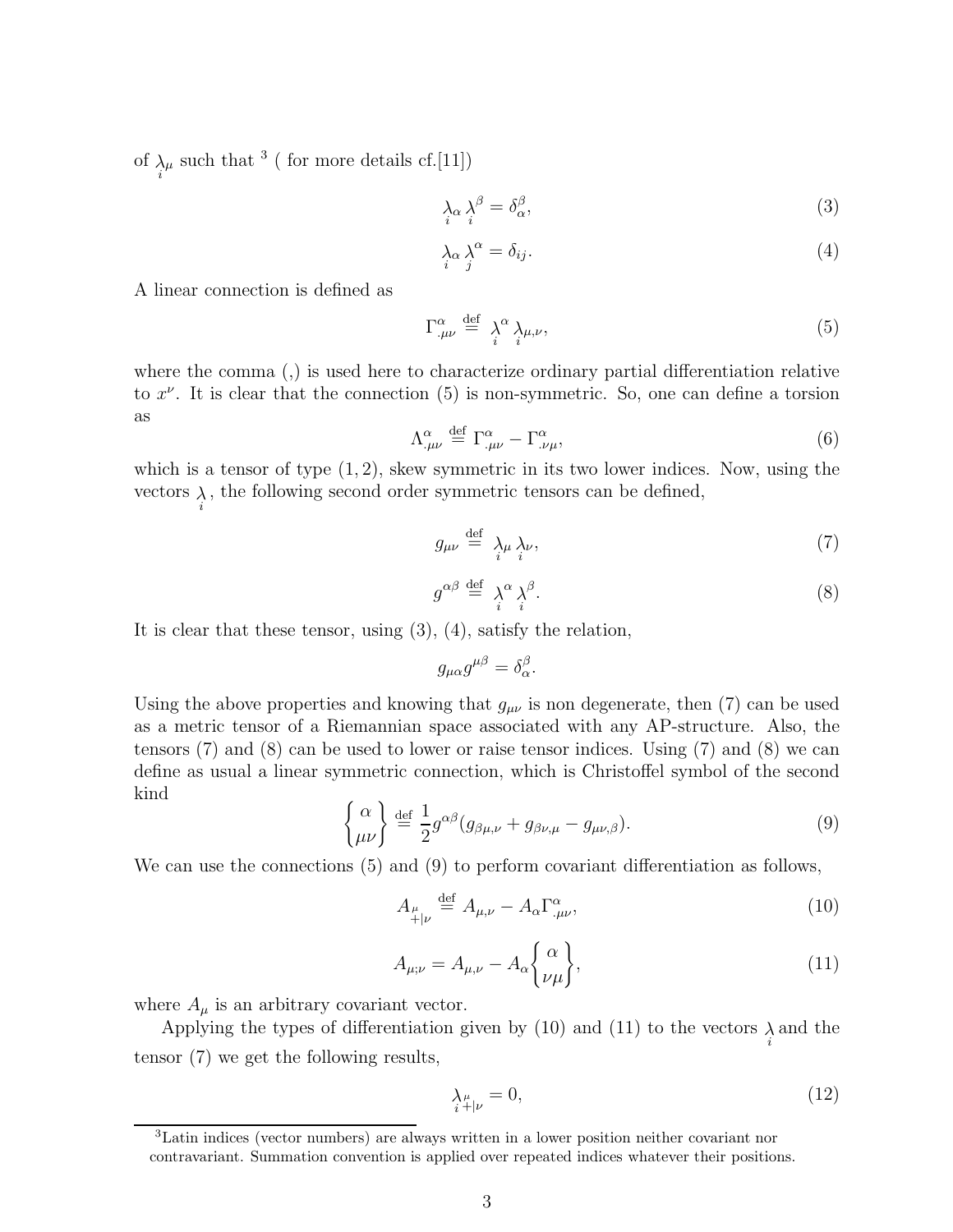$$
g_{\mu\nu|_{+}}^{\quad \sigma} = 0,\tag{13}
$$

$$
g_{\mu\nu;\sigma} = 0.\tag{14}
$$

Equations (12) indicates absolute parallelism while (13) and (14) are metricity conditions. The tensors  $g^{\mu\nu}$  and  $g_{\mu\nu}$  can be used to raise and lower coordinate indices under the above covariant differentiation signs.

A third order tensor ,*contortion*, can be defined as

$$
\gamma^{\alpha}_{.\mu\nu} \stackrel{\text{def}}{=} \lambda_i^{\alpha} \lambda_{\mu;\nu},\tag{15}
$$

which is non-symmetric with respect to its lower two indices. It can be shown that

$$
\Lambda^{\alpha}_{.\mu\nu} = \gamma^{\alpha}_{.\mu\nu} - \gamma^{\alpha}_{.\nu\mu},\tag{16}
$$

$$
C_{\mu} = \Lambda^{\alpha}_{.\mu\alpha} = \gamma^{\alpha}_{.\mu\alpha},\tag{17}
$$

where  $C_{\mu}$  is a covariant vector, *the basic vector*. The curvature tensor corresponding to (5) vanishes identically, due to (12), but the curvature tensors corresponding to its dual  $\tilde{\Gamma}^{\alpha}_{\mu\nu}$  (=  $\Gamma^{\alpha}_{\nu\mu}$ ) and that corresponding to its symmetric part  $\Gamma^{\alpha}_{(\mu\nu)}$  do not vanish [11].

### 2.2 Finsler Structure

A Finsler space  $(M, F)$  is an n-dimensional differentiable manifold M equipped with a scalar  $F(x, y)$  function of  $x(t), y(t) (= \frac{dx}{dt})$  where t is an invariant parameter (for more details cf. [12]),  $(x, y)$  are the coordinates on the tangent bundle TM. Now, the scalar  $F(x, y)$  is assumed to satisfy the following properties:

1-  $F(x, y)$  is  $C^{\infty}$  on  $\tau M (= TM \setminus \{0\})$ . F is called the fundamental function.

2- The function  $F(x, y)$  is positively homogenous of degree one in y, abbreviated as  $(P - h(1)).$ 

3-  $y \in \tau M$  and transforms as,

$$
\bar{y}^{\alpha} = \frac{\partial \bar{x^{\alpha}}}{\partial x^{\beta}} y^{\beta}.
$$
\n(18)

4- The tensor whose component defined by,

$$
g_{\alpha\beta} \stackrel{\text{def}}{=} \frac{\partial^2 E}{\partial y^{\alpha} \partial y^{\beta}} = E_{\alpha\beta}, \tag{19}
$$

is positive definite (non-degenerate).This tensor defines the metric of Finsler space, where  $E$  is the energy of this space and the colon (:) is used to characterize differentiation with respect to y. This tensor is symmetric and is  $P - h(0)$ . The function E is defined by,

$$
E \stackrel{\text{def}}{=} \frac{1}{2} F^2. \tag{20}
$$

Consequently,

$$
F^2 \stackrel{\text{def}}{=} g_{\alpha\beta} y^{\alpha} y^{\beta}.
$$
 (21)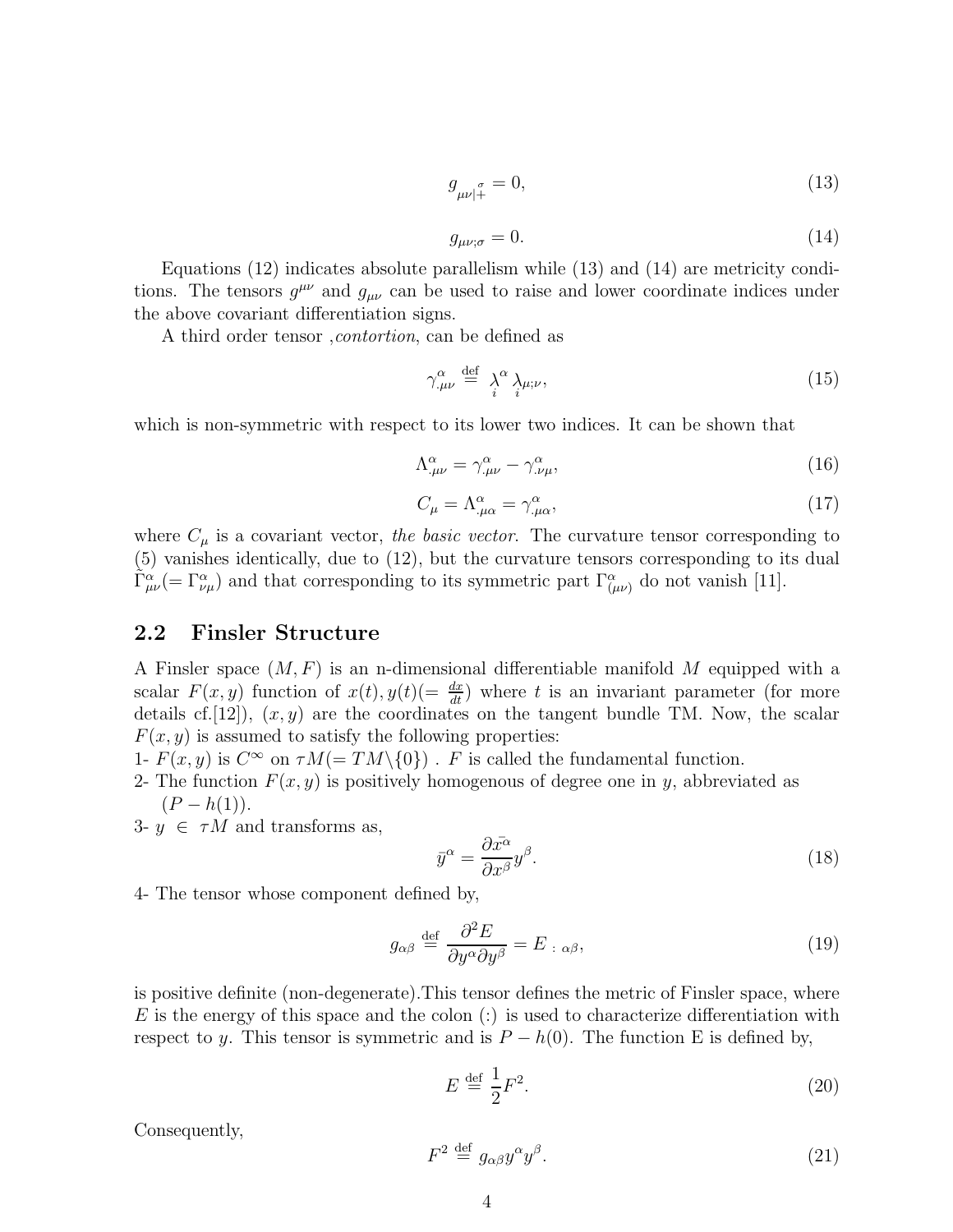A tensor  $C_{\alpha\beta\gamma}$  defined by,

$$
C_{\alpha\beta\gamma} \stackrel{\text{def}}{=} g_{\alpha\beta:\gamma} = E_{:\alpha\beta\gamma},\tag{22}
$$

has the following properties:

- 1. It is symmetric with respect to all indices.
- 2. Tensor of type (0,3).
- 3.  $P h(-1)$ .

Using Euler's Theorem we get,

$$
C_{\alpha\beta\gamma}y^{\alpha} = C_{\alpha\beta\gamma}y^{\beta} = C_{\alpha\beta\gamma}y^{\gamma} = 0.
$$
\n(23)

Since the metric tensor is assumed non-degenerate its conjugate can be defined such that,

$$
g^{\alpha\beta}g_{\alpha\gamma} = \delta^{\beta}_{\gamma}.
$$
 (24)

Consequently, these tensors can be used to perform the operations of raising and lowering indices. The following theorem can be easily proved.

### Theorem:

A necessary and sufficient condition for a Finsler space to be a Riemannian one is that the tensor  $C_{\alpha\beta\gamma}$  vanishes.

#### A Non-Linear Connection

Using the metric tensor and its conjugate, one can define the object,

$$
G^{\alpha}_{.\beta\gamma} \stackrel{\text{def}}{=} \frac{1}{2} g^{\alpha\sigma} (g_{\beta\sigma,\gamma} + g_{\sigma\gamma,\beta} - g_{\beta\gamma,\sigma}). \tag{25}
$$

Since  $g_{\mu\nu}$  is a function of  $(x, y)$ , then  $G^{\alpha}_{\beta\gamma}$  is neither a tensor nor a connection. It is  $P - h(0)$ . Consider the quantity,

$$
G^{\alpha} \stackrel{\text{def}}{=} G^{\alpha}_{\beta\gamma}(x,y)y^{\beta}y^{\gamma}.
$$
 (26)

It can be shown that  $(26)$  defines a contravariant vector, called **spray**, and it is  $P-h(2)$ . The quantity

$$
G^{\alpha}_{.\sigma} \stackrel{\text{def}}{=} G^{\alpha}_{\ \colon \sigma} = \frac{\partial G^{\alpha}}{\partial y^{\sigma}},\tag{27}
$$

can be shown to transform according to the law,

$$
\bar{G}^{\alpha}_{,\beta} = \frac{\partial \bar{x}^{\alpha}}{\partial x^{\mu}} \frac{\partial x^{\nu}}{\partial \bar{x}^{\beta}} G^{\mu}_{,\nu} + \frac{\partial \bar{x}^{\alpha}}{\partial x^{\sigma}} \frac{\partial^{2} x^{\sigma}}{\partial \bar{x}^{\beta} \partial \bar{x}^{\gamma}} \bar{y}^{\gamma}.
$$
\n(28)

So, this quantity represents the components of a non-linear connection. It is  $P - h(1)$ . It can be used to define the differential operator.

$$
\delta_{\mu} \stackrel{\text{def}}{=} \partial_{\mu} - G^{\nu}_{.\mu} \frac{\partial}{\partial y^{\nu}}
$$
\n(29)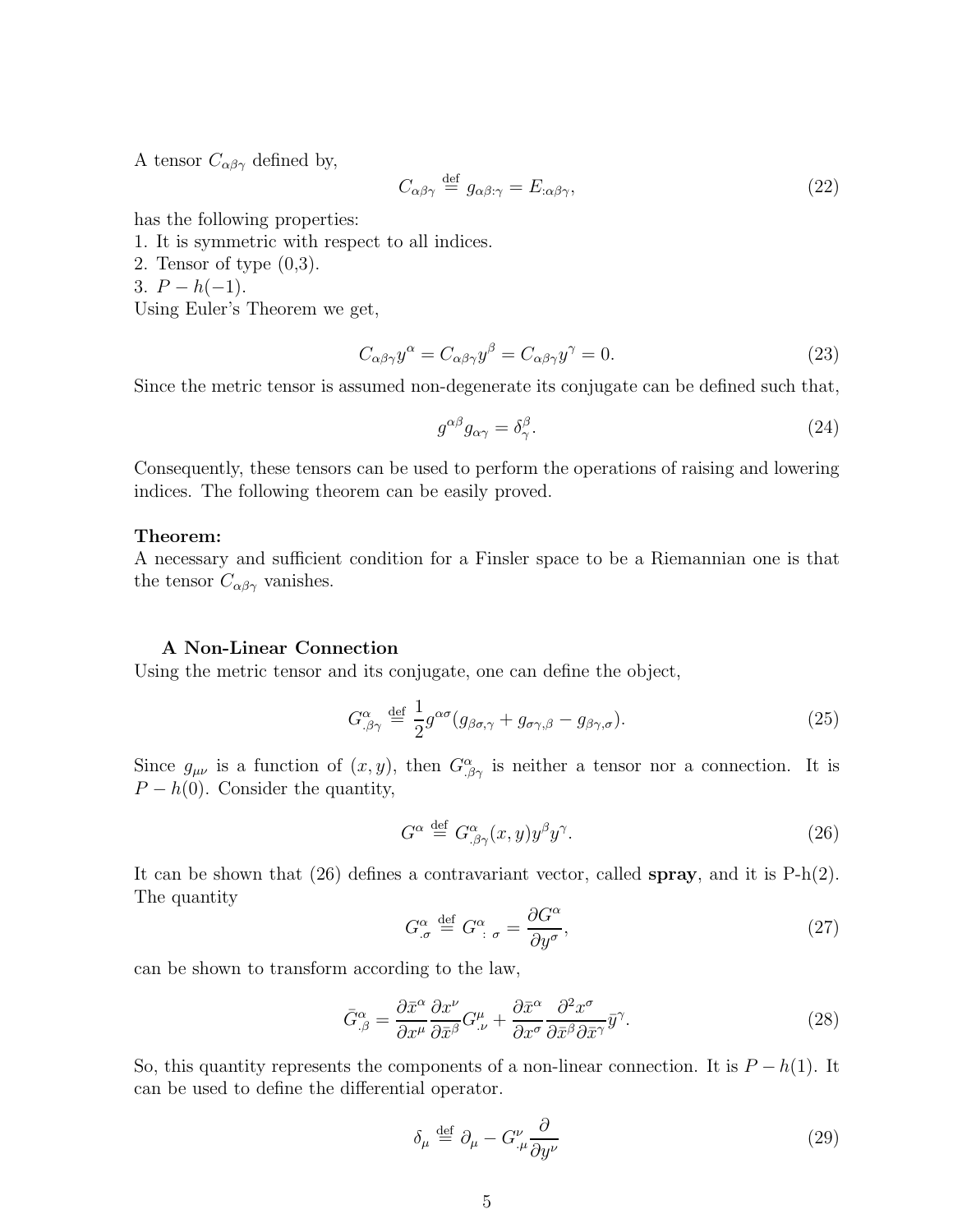#### Cartan Linear Connection

This connection is defined as

$$
{}^*{\Gamma^{\alpha}_{,\beta\gamma}} \stackrel{\text{def}}{=} \frac{1}{2} g^{\sigma\alpha} (\delta_{\gamma} g_{\beta\sigma} + \delta_{\beta} g_{\sigma\gamma} - \delta_{\sigma} g_{\beta\gamma}) \tag{30}
$$

which can be shown to transform according to the linear connection transformation,

$$
{}^{*}\bar{\Gamma}^{\alpha}_{.\beta\gamma} = \frac{\partial \bar{x}^{\alpha}}{\partial x^{\mu}} \frac{\partial x^{\nu}}{\partial \bar{x}^{\beta}} \frac{\partial x^{\sigma}}{\partial \bar{x}^{\gamma}} {}^{*}\Gamma^{\mu}_{.\nu\sigma} + \frac{\partial \bar{x}^{\alpha}}{\partial x^{\sigma}} \frac{\partial^{2} x^{\sigma}}{\partial \bar{x}^{\beta} \partial \bar{x}^{\gamma}}
$$
(31)

This connection is a metric one.

### Berwald Linear Connection

This linear connection is defined by,

$$
{}^*G^{\alpha}_{.\beta\gamma} \stackrel{\text{def}}{=} \frac{G^{\alpha}_{.\gamma}}{\partial y^{\beta}} = G^{\alpha}_{\gamma,\beta} = G^{\alpha}_{\beta\gamma},\tag{32}
$$

and can be shown to transform according to (31). This connection is non-metric. It has no torsion since it is symmetric w.r.t. its lower two indices.

## 3 AP-Space With Finslerian Properties

definition: An Absolute Parallelism space with Finslerian properties  $(M, L_i)$  is an ndimensional differentiable manifold  $M$  equipped with a set of n-Lagrangian functions  $L_i = L_i(x, y)$  having the following properties:

- 1.  $L_i(x, y)$  is  $C^{\infty}$  on  $\tau M (= TM \setminus \{0\}).$
- 2.  $L_i(x, y) > 0, y \in \tau M, y = \dot{x}.$
- 3.  $L_i(x, y)$  is positively homogenous of degree one, i.e.  $P h(1)$ .
- 4. The vectors defined by

$$
\lambda_{\mu}(x,y) \stackrel{\text{def}}{=} \frac{\partial L_i}{\partial y^{\mu}} \tag{33}
$$

are assumed to be linearly independent. We are going to abbreviate this space by FAPspace. The set of Lagrangian functions  $L_i(i = 1, 2, 3..., n)$  is called the fundamental set. The set of functions  $\lambda_{\mu}(x, y)$  are  $P - h(0)$  and are the building blocks of the FAP-space. It can be easily shown that  $\lambda_{\mu}$  transforms as components of covariant vectors under the group of general coordinate transformations.

Now, using Euler's theorem and definition (33), we get

$$
L_i = \lambda_i u y^\mu. \tag{34}
$$

Let us define the functions,

$$
C_{\mu\alpha} \stackrel{\text{def}}{=} \frac{\partial \lambda_{\mu}}{\partial y^{\alpha}} = L_{i:\ \mu\alpha}.
$$
 (35)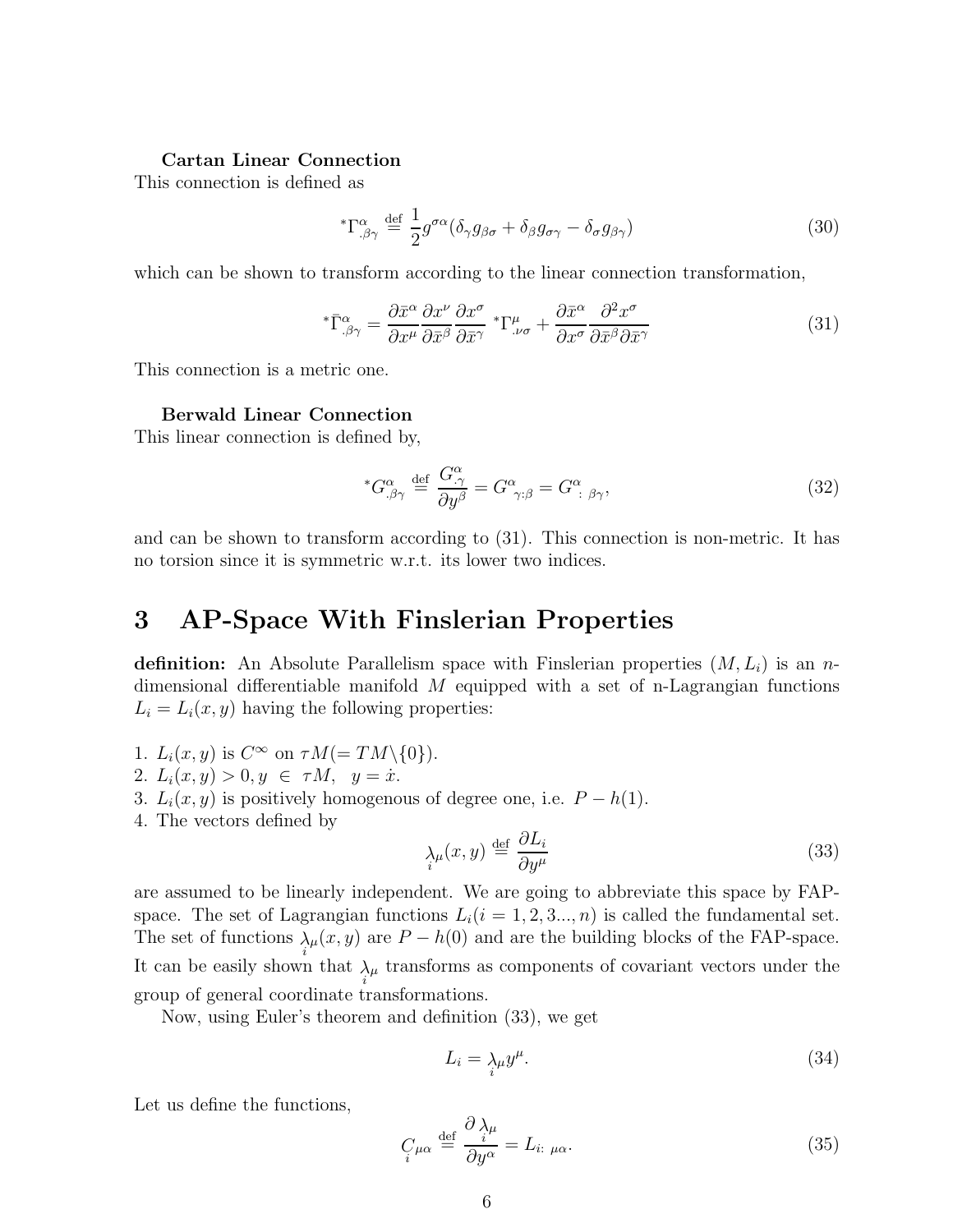Again using Euler's theorem, we find that

$$
C_{\mu\alpha}y^{\mu} = C_{\mu\alpha}y^{\alpha} = 0
$$
\n(36)

Now, the object  $C_{\mu\alpha}$  ( $\stackrel{\text{def}}{=} \frac{\partial \lambda_{\mu}}{\partial y^{\alpha}} = \lambda_{\mu:\alpha}$ ) has the following properties:

- 1-  $C_{\mu\alpha}$  is a tensor of type  $(0, 2)$ .
- 2-  $C_{\mu\alpha}$  is  $P h(-1)$ . i

3-  $C_{\mu\alpha}$  is symmetric with respect to its two tensor indices, as clear from (35).

Theorem I: "A necessary and sufficient condition for an FAP-space to be an AP-space is that  $C_{\alpha\beta}$  vanishes identically".

This can be easily proved. As stated above,  $\lambda_{\alpha}$  are totally independent, then the matrix  $(\underset{i}{\lambda}\alpha)$  is non-degenerate. Consequently, we can define  $\underset{i}{\lambda}$  $^\mu$  such that:

$$
\lambda_i^{\mu} \lambda_{\nu} = \delta_{\nu}^{\mu},\tag{37}
$$

$$
\lambda_i^{\mu} \lambda_{\mu} = \delta_{ij},\tag{38}
$$

Definitions: let

$$
C^{\mu}_{i} \stackrel{\text{def}}{=} \frac{\partial \lambda^{\mu}}{\partial y^{\nu}} = \lambda^{\mu}_{i} \nu \tag{39}
$$

$$
\hat{C}^{\mu}_{.\beta\gamma} \stackrel{\text{def}}{=} \lambda^{\mu} C_{\beta\gamma}, \tag{40}
$$

where  $C_{\beta\gamma}$  is the tensor given by (35). Multiplying both sides of (40) by  $\lambda_{\mu}$ , then we get the following relation between (35) and (40),

$$
\lambda_{j} \hat{C}^{\mu}_{,\beta\gamma} = C_{\beta\gamma}.\tag{41}
$$

These tensors will be used later.

### A Non-Linear Connection

Using the transformation of the operator  $\frac{\partial}{\partial \bar{x}}$  [12], as a coordinate vector fields on TM, we can write

$$
\frac{\partial \bar{\lambda}_{\mu}}{\partial \bar{x}^{\alpha}} = \frac{\partial x^{\beta}}{\partial \bar{x}^{\alpha}} \frac{\partial \bar{\lambda}_{\mu}}{\partial x^{\beta}} + \frac{\partial^{2} x^{\beta}}{\partial \bar{x}^{\alpha} \partial \bar{x}^{\sigma}} \bar{y}^{\sigma} \frac{\partial \bar{\lambda}_{\mu}}{\partial y^{\beta}} \n= \frac{\partial x^{\beta}}{\partial \bar{x}^{\alpha}} \frac{\partial}{\partial x^{\beta}} (\frac{\partial x^{\gamma}}{\partial \bar{x}^{\mu}} \frac{\lambda}{\gamma}) + \frac{\partial^{2} x^{\beta}}{\partial \bar{x}^{\alpha} \partial \bar{x}^{\sigma}} \bar{y}^{\sigma} \frac{\partial}{\partial y^{\beta}} (\frac{\partial x^{\gamma}}{\partial \bar{x}^{\mu}} \frac{\lambda}{\gamma}) \n= \frac{\partial^{2} x^{\gamma}}{\partial \bar{x}^{\alpha} \partial \bar{x}^{\mu}} \frac{\lambda}{\gamma} + \frac{\partial x^{\beta}}{\partial \bar{x}^{\alpha}} \frac{\partial x^{\gamma}}{\partial \bar{x}^{\mu}} \frac{\partial}{\partial x^{\beta}} + \frac{\partial^{2} x^{\beta}}{\partial \bar{x}^{\alpha} \partial \bar{x}^{\sigma}} \bar{y}^{\sigma} \frac{\partial x^{\gamma}}{\partial \bar{x}^{\mu}} \frac{\lambda}{\gamma} \n= \frac{\partial x^{\gamma}}{\partial \bar{x}^{\mu}} \frac{\partial x^{\beta}}{\partial \bar{x}^{\mu}} \frac{\partial x^{\gamma}}{\partial \bar{x}^{\alpha}} \frac{\partial x^{\gamma}}{\partial \bar{x}^{\mu}} \frac{\partial x^{\gamma}}{\partial \bar{x}^{\alpha}} + \frac{\partial^{2} x^{\beta}}{\partial \bar{x}^{\sigma} \partial \bar{x}^{\alpha}} \bar{y}^{\sigma} \frac{\partial x^{\gamma}}{\partial \bar{x}^{\mu}} \frac{\lambda}{\gamma} \n= \frac{\partial x^{\gamma}}{\partial \bar{x}^{\mu}} \frac{\partial x^{\beta}}{\partial \bar{x}^{\alpha}} \frac{\lambda}{\gamma} \n+ \frac{\partial^{2} x^{\beta}}{\partial \bar{x}^{\sigma} \partial \bar{x}^{\alpha}} \bar{y}^{\sigma} \frac{\partial x^{\gamma}}{\partial \bar{x}^{\mu}} \frac{\lambda}{\gamma} \n= (42)
$$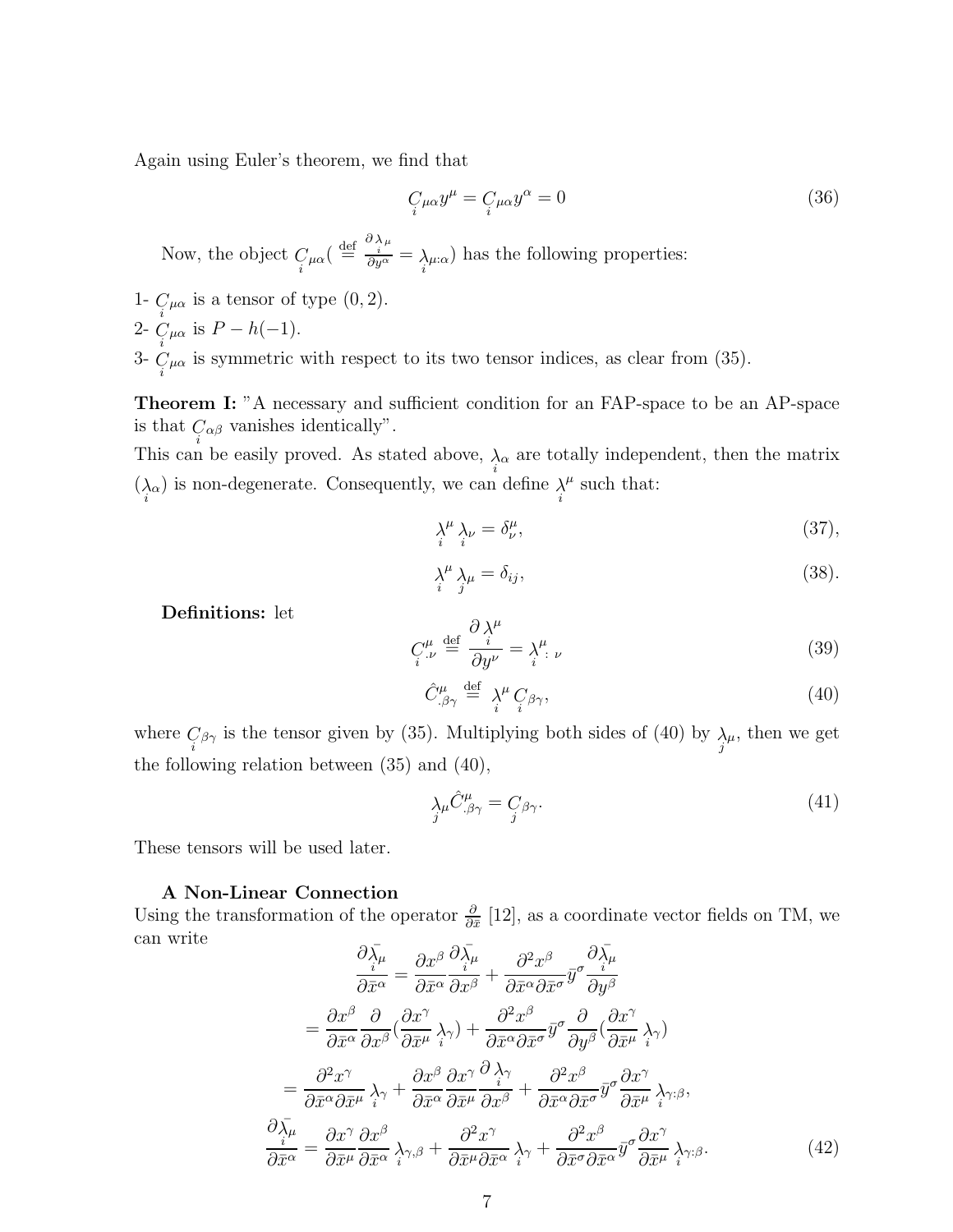Multiplying both sides by  $\vec{\lambda}$  $\sqrt{\bar{y}}^{\mu}$  we get after some reductions,

$$
(\bar{y}^{\mu}\bar{\chi}^{\nu}\frac{\partial \bar{\chi}_{\mu}}{\partial \bar{x}^{\alpha}}) = \frac{\partial \bar{x}^{\nu}}{\partial x^{\epsilon}}\frac{\partial x^{\beta}}{\partial \bar{x}^{\alpha}}(y^{\gamma}\bar{\chi}^{\epsilon}\frac{\partial \bar{\chi}^{\gamma}}{\partial x^{\beta}}) + \frac{\partial^{2} x^{\gamma}}{\partial \bar{x}^{\mu}}\frac{\partial \bar{x}^{\nu}}{\partial x^{\alpha}}\bar{y}^{\mu} + \frac{\partial^{2} x^{\beta}}{\partial \bar{x}^{\alpha}}\frac{\partial \bar{x}^{\nu}}{\partial x^{\epsilon}}\bar{y}^{\sigma}y^{\gamma}\hat{C}^{\epsilon}_{,\gamma\beta}.
$$
 (43)

Now, using definition (40) and the properties of  $C_{\gamma\beta}$ , given above, we have,

$$
y^{\gamma} \hat{C}^{\epsilon}_{\gamma\beta} = y^{\gamma} \lambda_i^{\epsilon} C_{\gamma\beta} = 0.
$$

This will cause the vanishing of the last term of (43). Then the quantities between brackets in this equation transform as

$$
\bar{N}^{\nu}_{\alpha} = \frac{\partial \bar{x}^{\nu}}{\partial x^{\epsilon}} \frac{\partial x^{\beta}}{\partial \bar{x}^{\alpha}} N^{\epsilon}_{\beta} + \frac{\partial \bar{x}^{\nu}}{\partial x^{\gamma}} \frac{\partial^{2} x^{\gamma}}{\partial \bar{x}^{\alpha} \partial \bar{x}^{\mu}} \bar{y}^{\mu}.
$$
\n(44)

where,

$$
N^{\nu}_{.\alpha} \stackrel{\text{def}}{=} y^{\mu} \lambda^{\nu} \lambda_{\mu,\alpha}.
$$
 (45)

Comparing (44) with (28), one can conclude that  $N^{\nu}_{\alpha}$ , defined by (45), represents the components of a non-linear connection defined in FAP-space.

### Berwald-Like Linear Connection

Differentiating both sides of (44) w.r.t.  $\bar{y}^{\sigma}$ , we get (note that  $\frac{\partial}{\partial y}(\frac{\partial x}{\partial \bar{x}})$  $\frac{\partial x}{\partial \bar{x}}$ ) = 0)

$$
\bar{N}^{\nu}_{\alpha:\sigma} = \frac{\partial \bar{x}^{\nu}}{\partial x^{\epsilon}} \frac{\partial x^{\beta}}{\partial \bar{x}^{\alpha}} \frac{\partial x^{\gamma}}{\partial \bar{x}^{\sigma}} N^{\epsilon}_{\beta:\gamma} + \frac{\partial \bar{x}^{\nu}}{\partial x^{\gamma}} \frac{\partial^{2} x^{\gamma}}{\partial \bar{x}^{\alpha} \partial \bar{x}^{\mu}} \delta^{\mu}_{\sigma} \n= \frac{\partial \bar{x}^{\nu}}{\partial x^{\epsilon}} \frac{\partial x^{\beta}}{\partial \bar{x}^{\alpha}} \frac{\partial x^{\gamma}}{\partial \bar{x}^{\sigma}} N^{\epsilon}_{\beta:\gamma} + \frac{\partial \bar{x}^{\nu}}{\partial x^{\gamma}} \frac{\partial^{2} x^{\gamma}}{\partial \bar{x}^{\alpha} \partial \bar{x}^{\sigma}}.
$$
\n(46)

Comparing (46) with (31), one can conclude that the quantity  $\bar{N}^{\nu}_{\alpha\sigma}$  transforms as a linear connection and will be denoted by

$$
B^{\nu}_{.\alpha\sigma} \stackrel{\text{def}}{=} N^{\nu}_{\alpha:\sigma} = \frac{\partial}{\partial y^{\sigma}} (y^{\mu} \lambda^{\nu} \lambda_{\mu,\alpha}). \tag{47}
$$

It is clear that  $B^{\nu}_{\alpha\mu}$  is non-symmetric in its lower two indices. So, it has a torsion.

### Cartan-Like Linear Connection

The non-linear connection defined by (45) can be used to define the operator  $\delta$ , similar to (29),

$$
\delta_{\mu} \stackrel{\text{def}}{=} \partial_{\mu} - N^{\alpha}_{.\mu} \frac{\partial}{\partial y^{\alpha}}.
$$
\n(48)

So, if  $A_{\alpha}$  is an arbitrary vector, then we can define the derivative,

$$
\delta_{\beta} A_{\alpha} = A_{\alpha \; ; \; \beta} \stackrel{\text{def}}{=} A_{\alpha,\beta} - N^{\gamma}_{.\beta} A_{\alpha:\gamma}.
$$
 (49)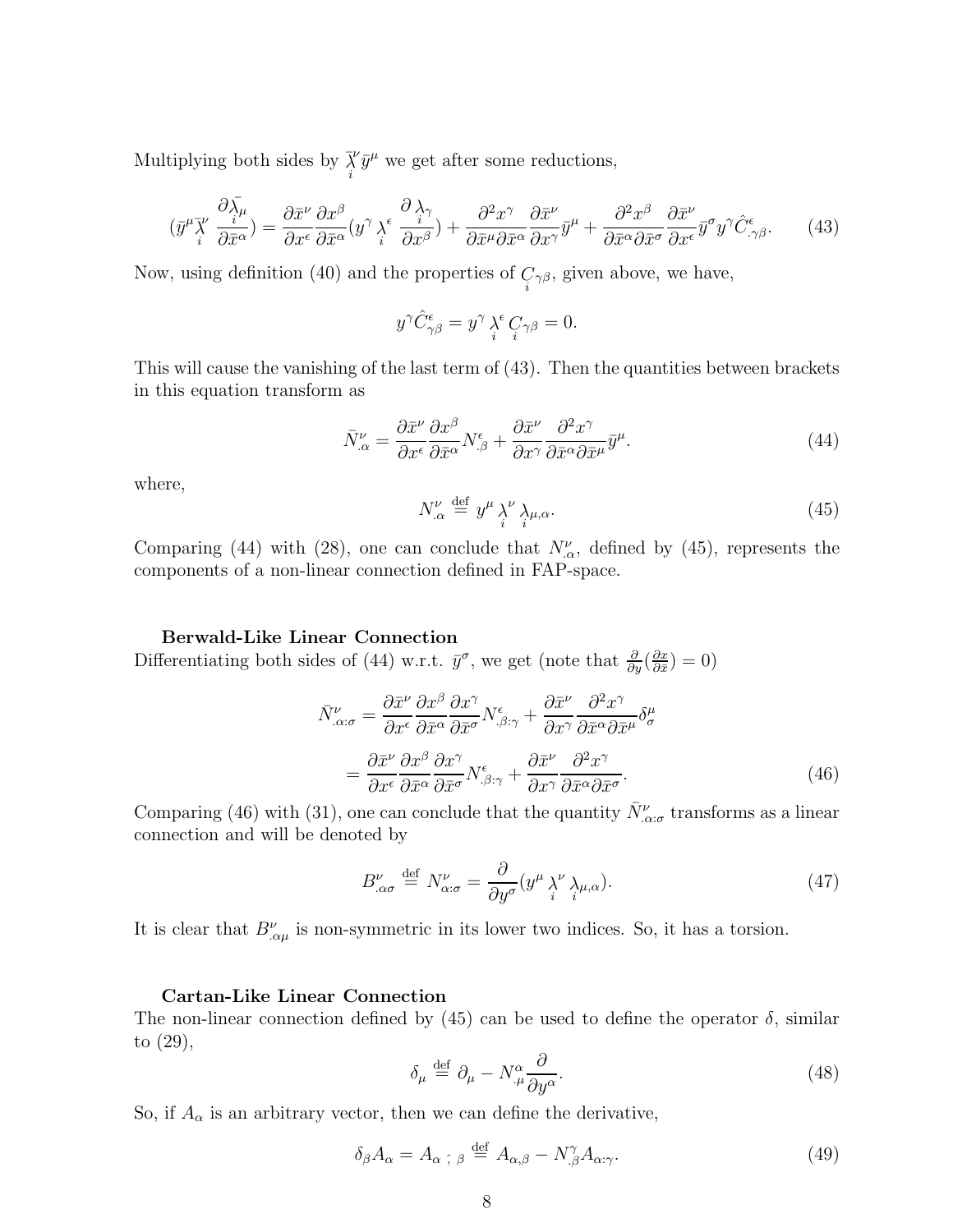Using the operator (48), we can define the object,

$$
\Gamma^{\mu}_{.\alpha\beta} \stackrel{\text{def}}{=} \chi^{\mu} \lambda_{\alpha\hat{,}\beta}.
$$
 (50)

Such quantities can be shown to transform according to (31). So, the set of quantities, given by (50) represents the components of a linear connection, different from (47), and of Cartan type. It is non-symmetric w.r.t. its lower two indices. Consequently, it admits a torsion.

### Covariant V- and H- Derivatives:

Let us define the following vertical (V-) covariant derivative

$$
A_{\mu}|_{\nu} \stackrel{\text{def}}{=} A_{\mu:\nu} + A_{\alpha} \hat{C}^{\alpha}_{.\mu\nu}, \tag{51}
$$

where,

$$
A_{\mu:\nu} = \frac{\partial A_{\mu}}{\partial y^{\nu}}
$$
\n(52)

and

$$
\hat{C}^{\alpha}_{.\mu\nu} = \chi^{\alpha} \frac{\partial^2 L_i}{\partial y^{\mu} \partial y^{\nu}}
$$
\n(53)

Now, for the building blocks of the FAP-space, using (51) we get

$$
\lambda_{\alpha}|_{\beta} \equiv 0. \tag{54}
$$

This implies that  $\lambda_{\alpha}$  are parallel displaced along a certain path characterized by  $\hat{C}^{\gamma}_{,\alpha\beta}$ (absolute parallelism). Consequently, using (37), we can show that,

$$
\lambda_i^{\mu}|_{\nu} \equiv 0. \tag{55}
$$

We can also define the H-covariant derivative as

$$
A_{\alpha\|\beta} = A_{\alpha\hat{,}\beta} - A_{\mu} \Gamma^{\mu}_{.\alpha\beta},\tag{56}
$$

where  $A_{\alpha,\beta}$  is given by (49) and  $\Gamma^{\mu}_{,\alpha\beta}$  is the linear connection defined by (50). Consequently, we get

$$
\lambda_{\alpha\beta} \equiv 0. \tag{57}
$$

Similarly, we can write

$$
\lambda_i^{\beta}{}_{\parallel \gamma} \equiv 0. \tag{58}
$$

The relation (57) shows that  $\lambda_{\alpha}$  are parallel displaced along a certain path characterized by the linear connection (50).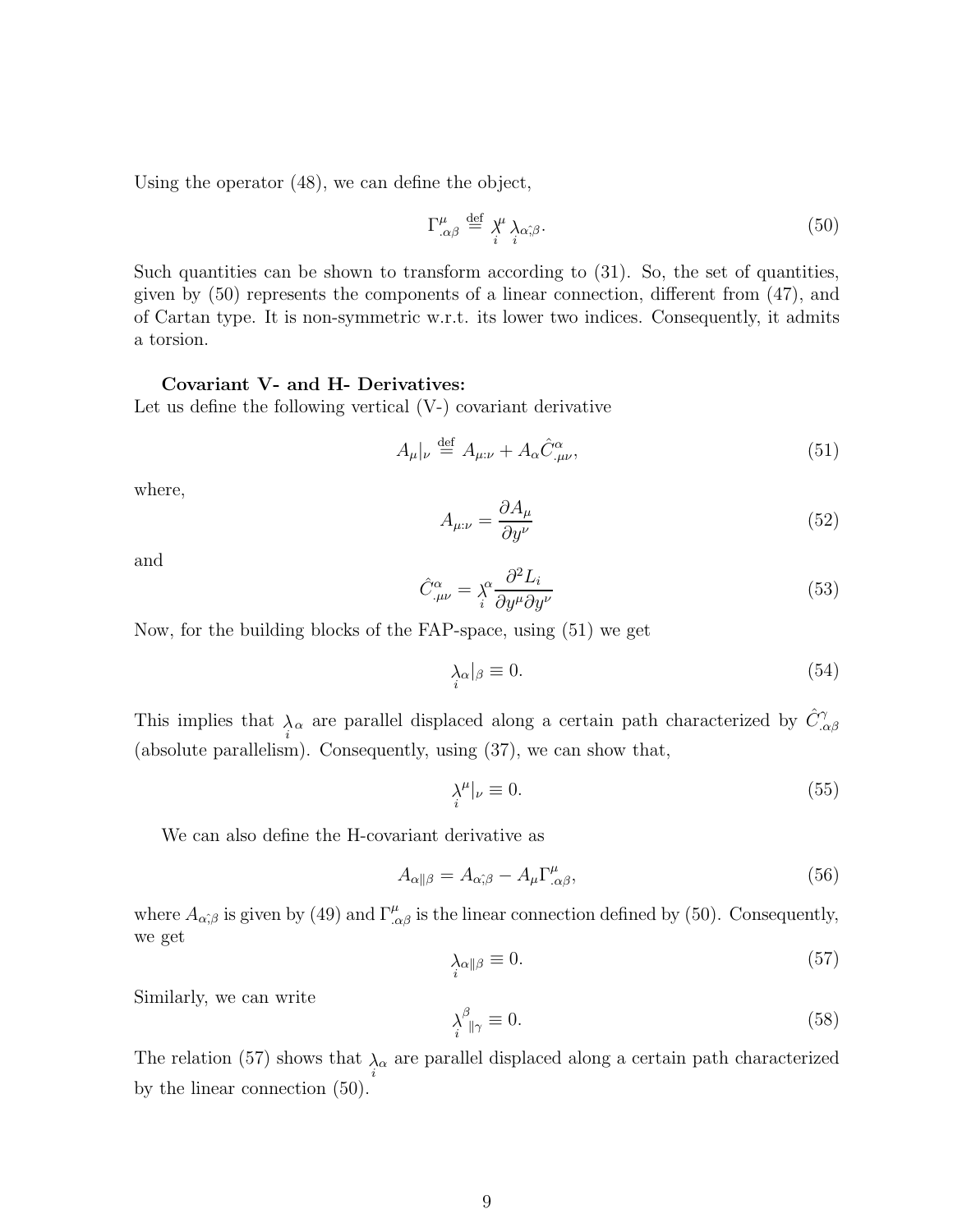### Introduction of a Metric

So far, all the above calculations have been performed without using a metric. This is achieved by using the building blocks of the FAP-space. But due to the importance of the metric tensor in physical applications and in order to extend the geometric structure, it is preferable to introduce a metric in this stage. For this reason, consider the following quantities: Let us define the second order symmetric tensors

$$
g_{\mu\nu} \stackrel{\text{def}}{=} \lambda_{\mu} \lambda_{\nu}, \tag{59}
$$

$$
g^{\alpha\beta} \stackrel{\text{def}}{=} \lambda_i^{\alpha} \lambda_j^{\beta}.
$$
 (60)

Consequently, using the relations (37) and (38) on the building blocks of the FAP-space, we can write

 $g^{\alpha\mu}g_{\beta\mu}=\delta^{\alpha}_{\beta}.$ 

$$
C_{\alpha\beta\gamma} \stackrel{\text{def}}{=} \frac{1}{2} \frac{\partial g_{\beta\gamma}}{\partial y^{\alpha}}
$$
  

$$
= \frac{1}{2} \frac{\partial}{\partial y^{\alpha}} (\lambda_{\beta} \lambda_{\gamma})
$$
  

$$
= \frac{1}{2} (\lambda_{\beta} \lambda_{\gamma:\alpha} + \lambda_{\beta:\alpha} \lambda_{\gamma})
$$
  

$$
= \frac{1}{2} (C_{\gamma\alpha} \lambda_{\beta} + C_{\beta\alpha} \lambda_{\gamma}).
$$
 (61)

If we use the definition,

Consider now the quantity,

then we can write,

$$
\hat{C}_{\alpha\beta\gamma} = \hat{C}_{\alpha(\beta\gamma)} + \hat{C}_{\alpha[\beta\gamma]},
$$
\n(62)

where,

$$
\hat{C}_{\alpha(\beta\gamma)} \stackrel{\text{def}}{=} \frac{1}{2} (\hat{C}_{\alpha\beta\gamma} + \hat{C}_{\alpha\gamma\beta}), \tag{63}
$$

$$
\hat{C}_{\alpha[\beta\gamma]} \stackrel{\text{def}}{=} \frac{1}{2} (\hat{C}_{\alpha\beta\gamma} - \hat{C}_{\alpha\gamma\beta}). \tag{64}
$$

From (61)and (63) we can write  $C_{\alpha\beta\gamma} = \hat{C}_{\alpha(\beta\gamma)}$ . The tensor  $C_{\alpha\beta\gamma}$  has the following properties:

 $\hat{C}_{\alpha\beta\gamma} \stackrel{\text{def}}{=} \ _{C}_{\alpha\beta}\underset{i}{\lambda}_{\gamma}$ 

- 1- It is a tensor of type (0,3), symmetric w.r.t. all indices.
- 2- It is  $P h(-1)$ .

3-  $C_{\alpha\beta\gamma}y^{\alpha} = C_{\alpha\beta\gamma}y^{\beta} = C_{\alpha\beta\gamma}y^{\gamma} = 0$  (using Euler's theorem). It is to be considered that the tensor (61) has the same properties of the tensor given by (22), although it is defined in terms of the building blocks of the FAP-space. For this reason the two tensors are referred to using the same symbol.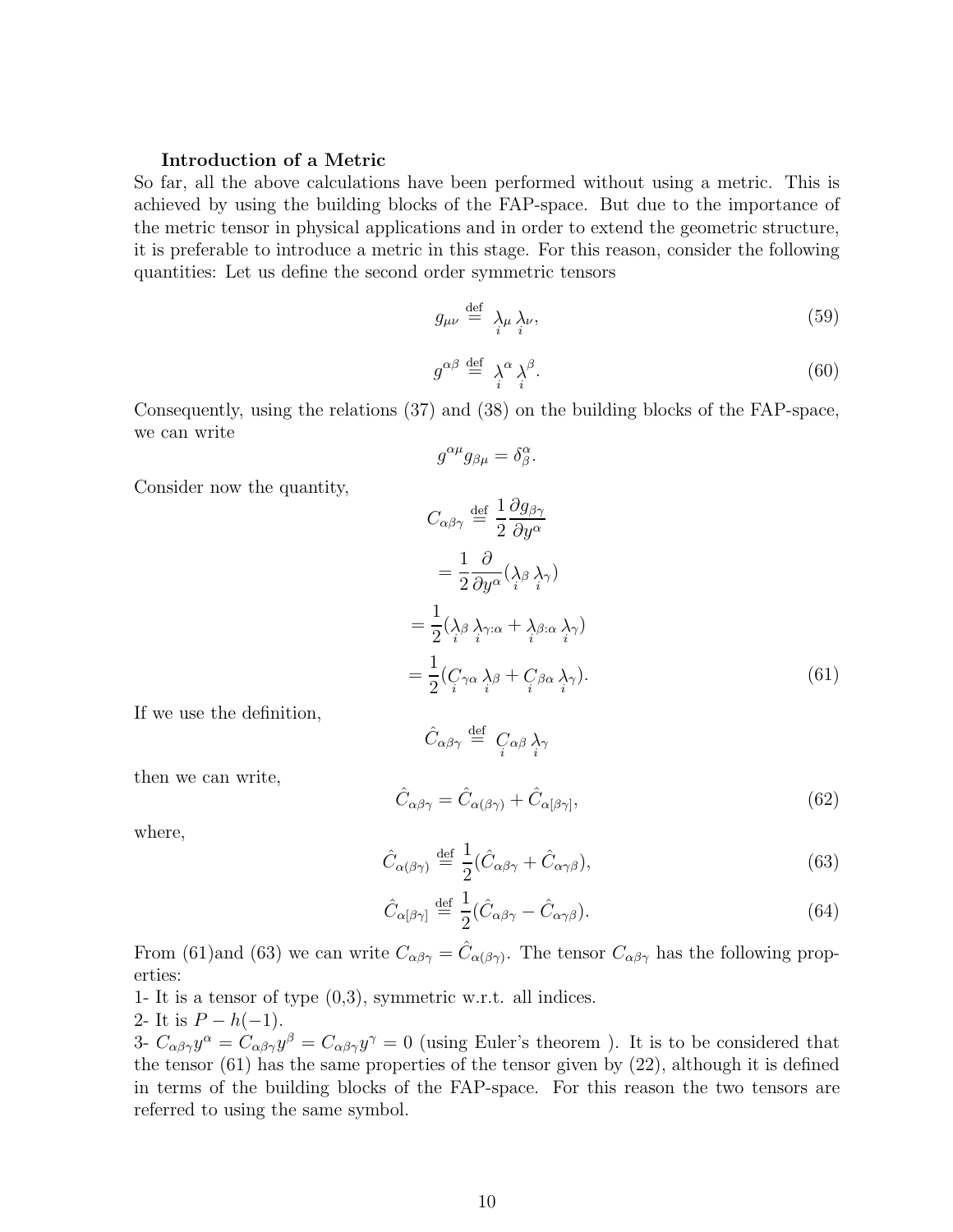Let us define the energy of FAP-space,

$$
E \stackrel{\text{def}}{=} \frac{1}{2}L^2 = \frac{1}{2} \sum_{i} L_i L_i = \frac{1}{2} \lambda_\alpha \lambda_\beta y^\alpha y^\beta, \tag{65}
$$

such that E is  $P - h(2)$ , then

$$
\frac{\partial E}{\partial y^{\sigma}} = \frac{1}{2} \lambda_{\alpha} \lambda_{\beta} \delta_{\sigma}^{\alpha} y^{\beta} + \frac{1}{2} \lambda_{\alpha} \lambda_{\beta} \delta_{\sigma}^{\beta} y^{\alpha} + \frac{1}{2} (\lambda_{\alpha} \lambda_{\beta} \delta_{\sigma} + \lambda_{\beta} \lambda_{\alpha} \delta_{\sigma} y^{\alpha} y^{\beta})
$$
  
\n
$$
= \lambda_{\sigma} \lambda_{\beta} y^{\beta} + C_{\alpha \beta \sigma} y^{\alpha} y^{\beta}
$$
  
\n
$$
= \lambda_{\sigma} \lambda_{\beta} y^{\beta} \quad (using (23)).
$$
  
\n
$$
\frac{\partial^{2} E}{\partial y^{\sigma} y^{\epsilon}} = \lambda_{\sigma : \epsilon} \lambda_{\beta} y^{\beta} + \lambda_{\beta} \delta_{\epsilon} \lambda_{\sigma} y^{\beta} + \lambda_{\sigma} \lambda_{\epsilon}
$$
  
\n
$$
= \lambda_{\sigma} \lambda_{\epsilon} + 2C_{\epsilon \beta \sigma} y^{\beta}
$$
  
\n
$$
= g_{\sigma \epsilon}. \quad (using (23)).
$$
 (66)

Now, the object  $g_{\mu\nu}$  has the following properties:

- 1- It is a symmetric tensor of type (0,2).
- 2- It is non-degenerate since  $\lambda$  is non-degenerate.
- 3- It is  $P h(0)$ , positively homogenous of degree 0 in y.

4- It is derivable from the energy of the FAP-space,  $E = \frac{1}{2}$  $\frac{1}{2} \sum_i L_i L_i$ , as given by (66). So, it can be used as a metric tensor of a space associated with the FAP-space.

#### Metricity Conditions

Equation (54) implies that

$$
g_{\alpha\beta}|_{\gamma} \equiv 0. \tag{67}
$$

But we have

Consequently, we get

$$
g^{\mu\beta}g_{\mu\alpha}=\delta_{\alpha}^{\beta}
$$

$$
g^{\epsilon\beta}|_{\sigma} \equiv 0 \tag{68}
$$

From (67) and (68) a metricity condition is automatically satisfied. This implies that the operator of raising and lowering indices commutes with the V-covariant differential operator. In other words, one can use  $g^{\mu\nu}$  and  $g_{\alpha\beta}$  for raising and lowering tensor indices, under V-covariant operator sign, respectively.

Also, as a direct consequence of (58) and (59) we can write

$$
g_{\mu\nu\parallel\sigma} \equiv 0,\tag{69}
$$

$$
g^{\mu\nu}_{\parallel\sigma} \equiv 0,\tag{70}
$$

which shows that (50) defines a metric linear connection. This shows that the tensor  $g_{\alpha\beta}$ and its conjugate can be used to lower and raise tensor indices under the H-covariant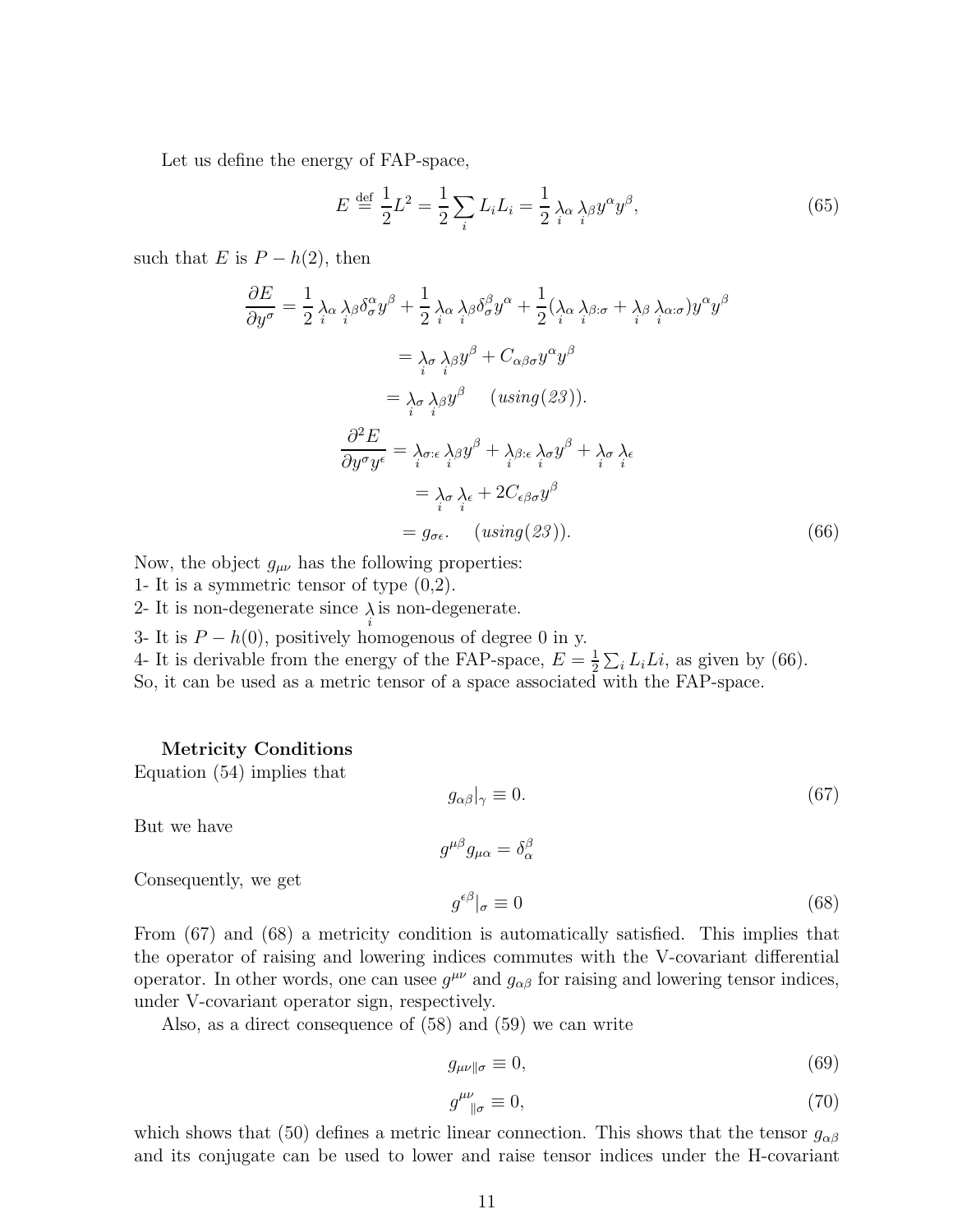differentiation sign, respectively.

A Missing Condition: Although we have shown that the metric can be derived from the energy of the FAP-space, as given by (66), it implies a certain condition as shown below.

**Theorem II:** In case of  $\hat{C}_{\alpha[\beta\gamma]=0}$  the FAP-space has an associated Finsler space whose metric is given by

$$
g_{\alpha\beta} = \frac{1}{2} \frac{\partial^2 L^2}{\partial y^\alpha \partial y^\beta}
$$

proof

$$
g_{\mu\nu} = \frac{1}{2} \frac{\partial^2 L^2}{\partial y^\mu y^\nu} = \frac{\partial}{\partial y^\mu} (\frac{\partial L_i}{\partial y^\nu} L_i),
$$
  
\n
$$
= \frac{\partial L_i}{\partial y^\nu} \frac{\partial L_i}{\partial y^\mu} + L_i \frac{\partial^2 L_i}{\partial y^\mu y^\nu}
$$
  
\n
$$
= \lambda_{\mu} \lambda_{\nu} + \lambda_{\alpha} y^{\alpha} C_{\mu\nu}
$$
  
\n
$$
= \lambda_{\mu} \lambda_{\nu} + y^{\alpha} \hat{C}_{\mu\nu\alpha}
$$
  
\n
$$
= \lambda_{\mu} \lambda_{\nu} + y^{\alpha} (\hat{C}_{\mu(\nu\alpha)}) + \hat{C}_{\mu[\nu\alpha]})
$$
  
\n
$$
= \lambda_{\mu} \lambda_{\nu} + y^{\alpha} C_{\mu\nu\alpha} + y^{\alpha} \hat{C}_{\mu[\nu\alpha]}
$$
  
\n
$$
= \lambda_{\mu} \lambda_{\nu}.
$$
  
\n(71)

Therefore the above theorem is proved.

### 4 Concluding Remarks

1- In the present article, the bases of a parallelisable structure with Finslerian properties, have been suggested. It possesses both advantages of the conventional AP-geometry and Finser geometry.

2- Theorem I gives the necessary and sufficient condition for an FAP-structure to be an AP-one. The vanishing of the tensor (35) is a mathematical expression for this condition. This condition would be very useful in applications. For a physical application written in the FAP-space, it is easy to get its AP-picture ,and consequently its Riemannian one, just by using this condition. This would help in attributing some physical meaning to Finslerian geometric objects.

3- All geometric quantities, of the FAP-structure given in the present work, are defined in terms of the building blocks of this structure. It is worth of mention that the linear connection given by  $(50)$  is similar to that defined in reference [14], but in the present work we use the non-linear connection (45) that is defined in terms of the building blocks of the FAP-structure.